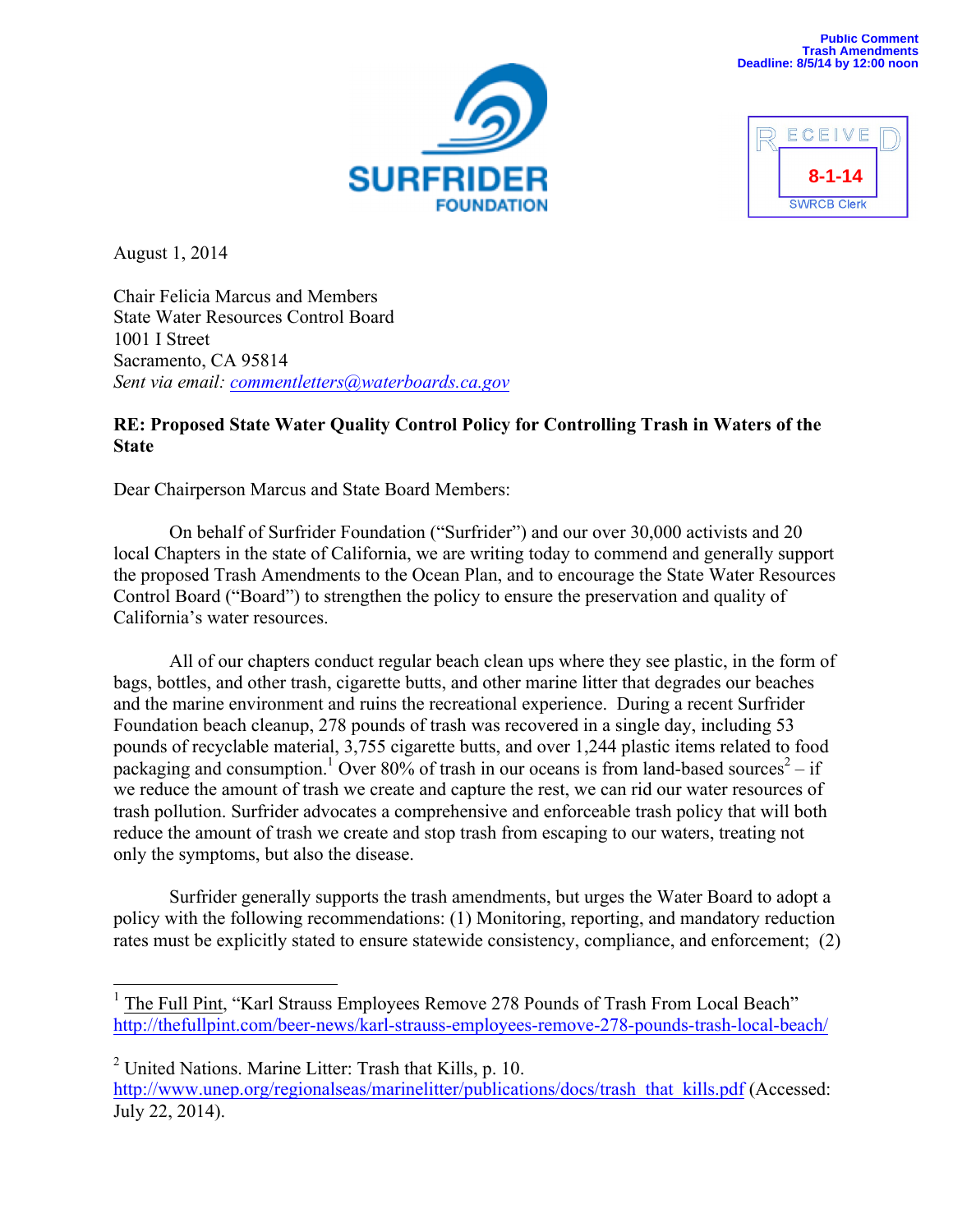Source controls must be strongly incentivized to eliminate and reduce the creation of trash; (3) Regional Boards should be required to identify high-use beaches and other non-point source trash hot spots and adopt best management practices (BMPs); (4) All permittees should be given no longer than 5 years to comply with Policy; and (5) The Policy should set a statewide numeric water quality objective of "zero trash."

### **Mandatory Monitoring, Reporting, and Annual Numeric Reduction Criteria**

An enforceable statewide trash policy will have annual numeric reduction criteria with specific deadlines to ensure enforcement of the policy is feasible and effective. In addition, a statewide trash policy should have mandatory monitoring and reporting requirements to determine actual reduction rates. The proposed Trash Amendments do not require monitoring and reporting of reduction rates under Track 1. Neither track states numeric annual reduction criteria. Both tracks should require numeric monitoring and reporting. This ensures a uniform, efficient, and reliable system that holds permittees equally accountable. Permittees will adopt additional source and institutional controls to meet these monitoring and reporting requirements ensuring swift compliance.

As stated above, Surfrider supports eliminating trash at the source in addition to capturing it before it enters our water. Placing annual numerical reduction criteria on permittees incentivizes them to adopt source bans and implement other institutional controls such as educational outreach, even if permittees choose Track 1. While Surfrider supports the use of catch technology, the use of catch systems alone does not prove actual trash reduction goals are being met. On the other hand, placing numeric reduction criteria on permittees would ensure timely compliance. To meet annual reduction goals permittees would be incentivized to supplement full catch systems with other source controls and institutional controls.

Narrative criteria can be unsuccessful because they are not precise, and therefore difficult to enforce. Additionally, enforcement of narrative criteria is staff-intensive and therefore costly. The Board itself stated, "Compliance determination for these effluent limitations at storm water facilities therefore depends heavily upon site visits that include specific observations, analysis, and documentation by Water Board staff."<sup>3</sup> To remedy this expensive problem, the Board should adopt numeric annual reduction criteria: the most efficient, enforceable policy possible keeping in mind limited staff resources.

In order to monitor a permittee's compliance with numeric annual reduction criteria, permittees must monitor and report trash reduction. The Board should adopt guidelines for such practices, eliminating regional inconsistencies and establishing a uniform standard.

### **Source Controls Must Be Strongly Incentivized Irrespective of the Track Chosen**

 <sup>3</sup> State Water Resources Control Board, "2007 13385(o) Staff Report" p. 16. http://www.swrcb.ca.gov/water\_issues/programs/enforcement/docs/13385o\_2007draft\_v9\_1.pdf (Accessed: July 23, 2014).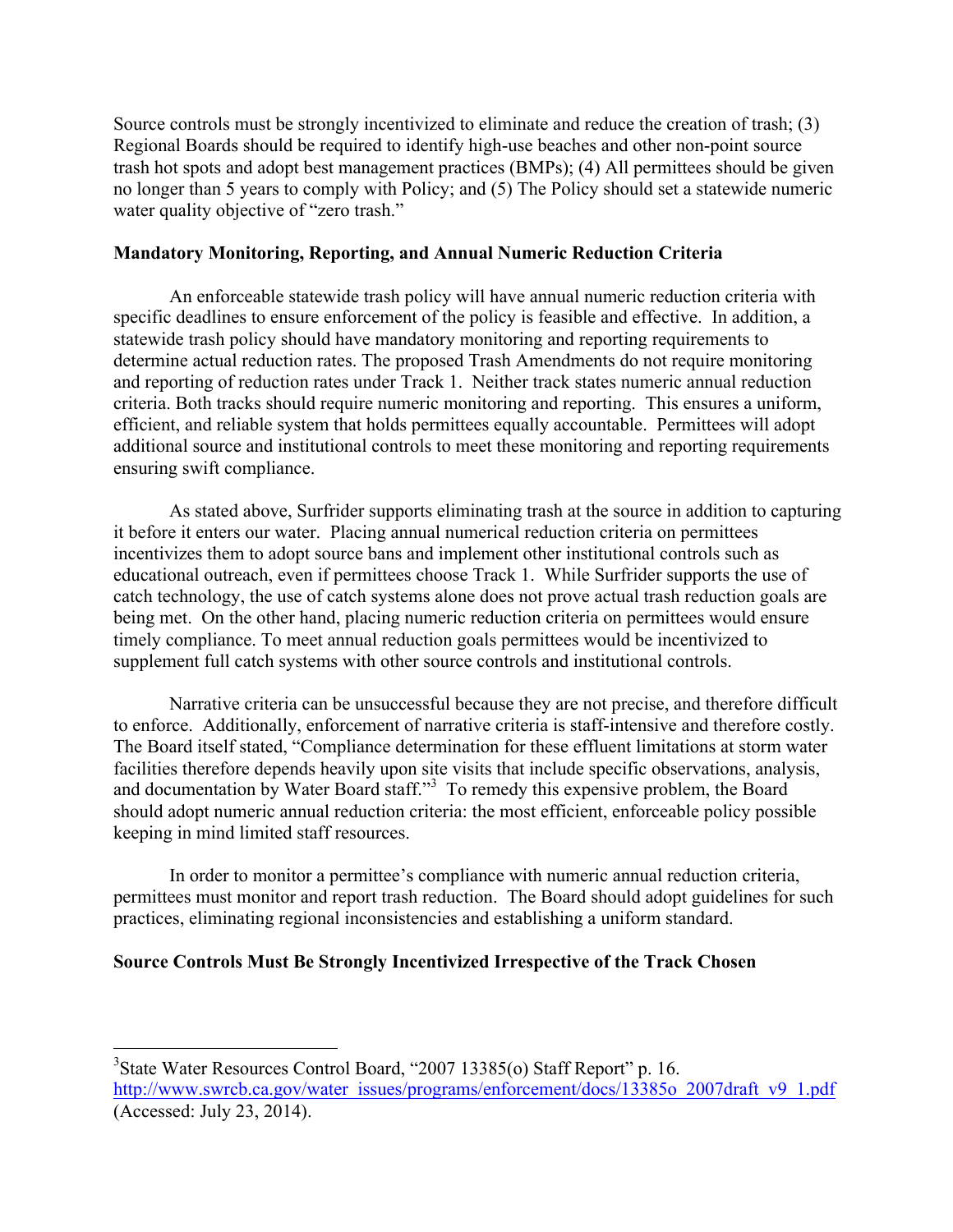Surfrider urges the Board to adopt a policy that incentivizes elimination of trash at the source of its use, rather than simply dealing with trash after it has already been created. Specifically, single-use plastics pose a major problem not only for our waterways, but also for our landfill infrastructure and are a misuse of natural resources. To address the threat to our waterways, Surfrider recommends incentivizing source controls that will help the Board attain its own goals of ridding pollution from our waters. The Board can influence municipalities through the Trash Amendments in two ways: First, it can incentivize source controls such as plastic bag bans by allowing extended time for compliance to municipalities who enact such a source control measure. Second, the Board should adopt a policy that incentivizes source controls under both Track 1 and Track 2.

Surfrider supports incentivizing source controls, such as plastic bag bans, by allowing municipal permittees compliance time extensions for each source control it implements, limiting the time extension to three years. We also support time extensions for source controls in place up to three years prior to the enactment of these Trash Amendments. We do not want to punish municipalities for being leaders in implementing source bans. In addition, municipalities with source bans already in place are likely already prioritizing trash reduction, so allowing a time extension for compliance will not significantly hinder efforts to reduce trash in an efficient manner.

Surfrider further recommends that the Trash Amendments incentivize source controls under both available tracks. Track 1 of the proposed Trash Amendments is the easier track to follow given its lack of mandatory monitoring for actual trash reduction, yet it does not incentivize source controls. Without strict monitoring requirements and numerical trash reduction goals, Track 1 does not incentivize source controls the same way that Los Angeles's full catch system requirement naturally does because it lacks numerical goals. An additional benefit of source reduction measures is the resulting reduction in amount of trash that enters municipal landfills and is otherwise a burden on city and state infrastructure. Numerical goals incentivize source control measures since source reduction is the most effective and efficient way to keep trash out of surface water. If permittees have stringent requirements that must be met, they will do everything possible to reduce both the amount of trash created and the amount of trash entering the water.

#### **Require Local Boards To Identify Non-Point Source Trash Hot Spots And Adopt BMPs**

High-traffic beaches and parks represent a significant amount of trash that enters the water. Beaches and parks are frequently located near water resources such as rivers and oceans resulting in pollution "hotspots." Surfrider urges the Board to remove discretionary language and require local water boards to identify non-point source polluters such as beaches, and adopt issue waste discharge requirements ("WDRs"). Surfrider recommends specifically addressing beaches as trash hotspots. We further recommend requiring permittees to conduct trash hotspot surveys to determine areas where trash is being directly discharged into a body of water.

Furthermore, the proposed Trash Amendments only apply to "priority land uses." Priority land uses do not include low-density residential and rural areas. Sound policy will not exclude any portion of the state from compliance with the proposed Trash Amendments.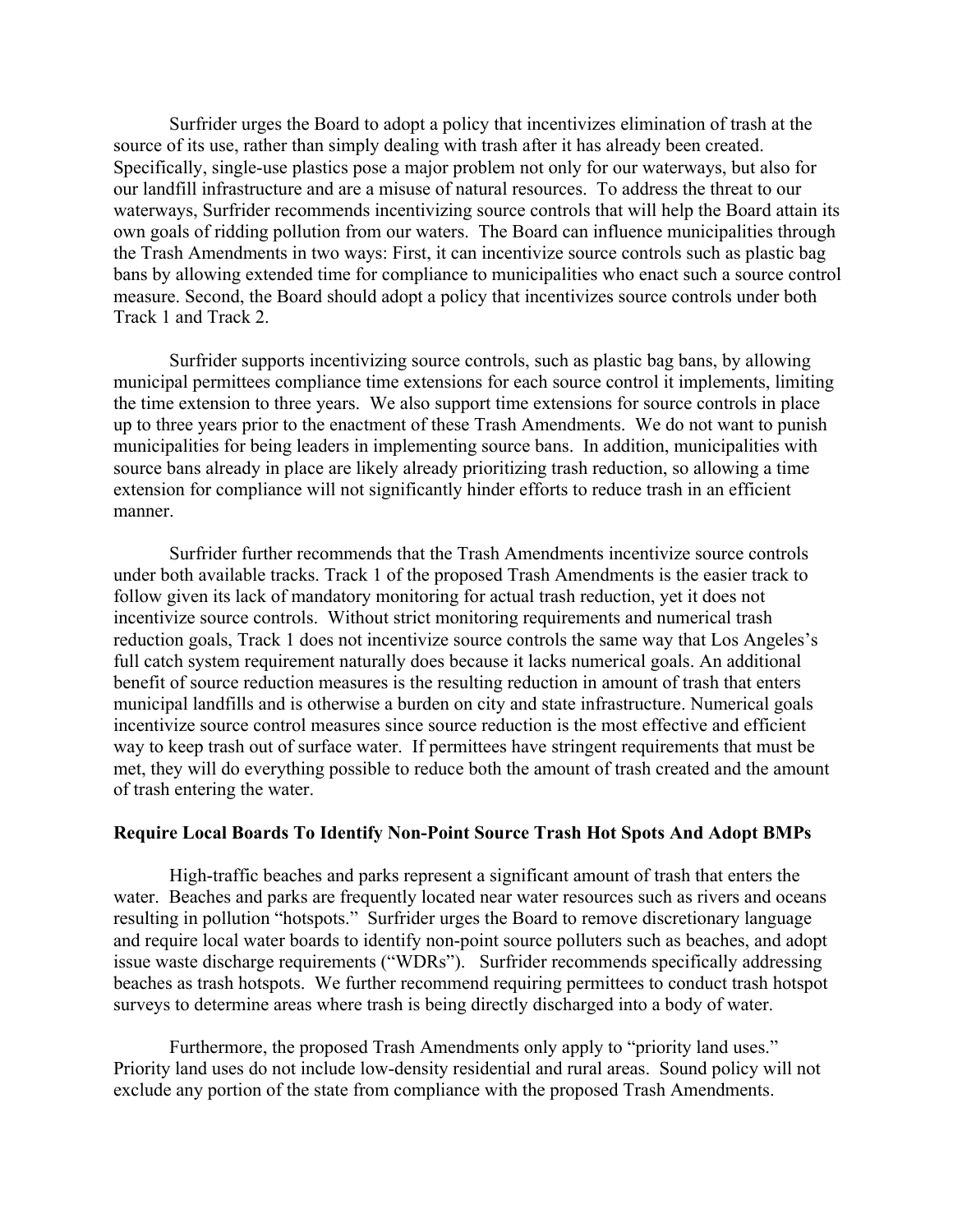# **Require Compliance Within Five Years of the Policy's Adoption**

A ten to fifteen year compliance deadline far exceeds the time frame necessary to implement these measures to eliminate trash from our waters.. Trash pollution, especially plastic pollution, is an urgent problem that poses serious risks to public health and the environment. The State Board should act firmly and swiftly to deal with this statewide problem. Therefore, Surfrider recommends reducing the compliance deadline to five years.

A shortened compliance deadline will encourage permittees to use every available tool to reduce trash, including source bans, educational outreach, street-sweeping, full catch systems, etc. The entire state is already thirteen years behind the City of Los Angeles, which adopted its policy in 2001. Further, the amount of plastic produced between 2000 and 2010 exceeds the amount of plastic produced during the entire century prior.<sup>4</sup> Continuing plastic production at this rate for the next ten to fifteen years means continuing disposal, and inevitably, continuing pollution. Simply put, the State of California does not have ten to fifteen years to rid its waters of trash.

# **Statewide Numeric Water Quality Objective of "Zero Trash"**

As Surfrider previously expressed in its October 14, 2010 letter to the Board, Surfrider continues to advocate for a policy that explicitly states a goal of "zero trash" consistent with the approach taken by the Los Angeles Regional Water Quality Control Board. A goal of "zero trash" proves itself reasonably attainable as Los Angeles is under budget and ahead of schedule.<sup>5</sup>

If the goal of the Board is truly to prohibit the discharge of trash into surface waters, it should clearly state a goal of zero. If that is not the goal of the Board, then the board must create a specific numerical goal, not to be exceeded by permittees. Surfrider does *not* recommend the latter course of action, as it has been determined that a single piece of trash interferes with beneficial uses of water resources. Without such specific numeric goals, the Trash Amendments potentially permit some amount of trash in surface waters, but provide no consistent statewide limit, which will lead to inequitable enforcement.

The Los Angeles Regional Water Quality Control Board (LARWQCB) has demonstrated that a zero trash TMDL is an attainable and affordable goal that will protect human health and the environment. As of September 30, 2013, the City of Los Angeles reported 90% trash reduction to both the LA River and the Ballona Creek watersheds. Other watersheds are not far

 <sup>4</sup> Thompson, R.C. "Plastics, the environment and human health: current consensus and future trends." Philosophical Transactions of the Royal Society B-Biological Sciences. 364.1526 (2009):2153-2166.

<sup>5</sup> City of Los Angeles Stormwater Program, *Los Angeles River Trash TMDL*, http://www.ci.la.ca.us/san/wpd/Siteorg/program/TMDLs/tmdl\_lariver\_trash.htm (last visited Oct. 7, 2010).

<sup>6</sup> *City of Arcadia et al. v. Los Angeles RWQCB et al.*, 135 Cal. App. 4th 1392, 1413, 1427-30 (2006).